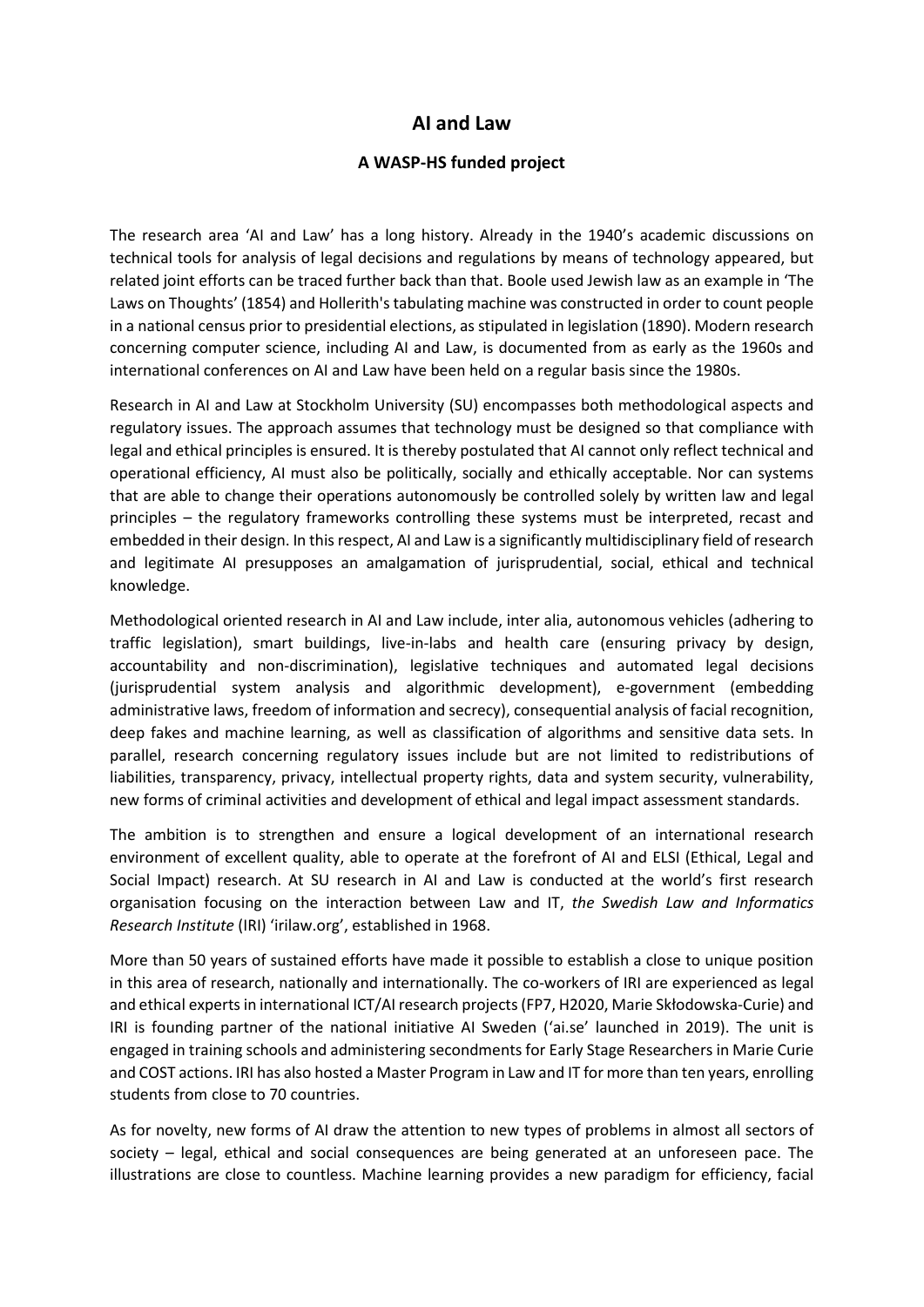recognition enhance security and deep fakes is a ground-breaking tool for entertainment and the gaming industry, but these and other AI related phenomena may also challenge fundamental ethical and legal principles. The technology may even alter the preconditions for democracy and unpredicted applications as well as unintended usage may lead to manipulation, discrimination and illegitimate surveillance. ELSI of AI is a moving target in critical need of increasing attention.

The need to address the societal challenges AI brings about are broadly recognised. So far however few responses reflect more than tentative attempts to extrapolate methods and juxtapose solutions originating from established sciences – lawyers try to amend static black letter law with lists of vague ethical principles in order to regulate autonomous processes. At the same time computer scientists develop code with little or no interaction with jurisprudential research, often being oblivious of wider societal consequences. In contrast, proficient research in AI and Law presupposes efforts beyond established academic topics and since its inception the exploration of AI and Law has to a large extent been dependent on multidisciplinary work and external financing, often project oriented and of uncertain perseverance.

IRI is an internationally recognised research environment with extensive experience working with ELSI of digitalisation and AI at individual, organisational and societal levels. The essence of exclusiveness is the assumption that advancements in the field must build on multidisciplinary knowledge. The researchers are assigned as legal and ethical experts in topical H2020 projects reaching out to several sectors of society. Theoretical contributions related to ELSI and AI are illustrated in Ph.D. (LL.D.) dissertations: Computing Law, Seipel, 1977, Rättsautomation (Legal Automation) Magnusson Sjöberg, 1992, Automation of Legal Reasoning: A Study on AI and Law, Wahlgren, 1992, How to Regulate ICT, John, 2015, Legal Implications of Data Mining, Colonna, 2016, Our Humanity Exposed: Predictive Modelling in a Legal Context, Greenstein, 2017. Noticeable is also that IRI Prof. Magnusson Sjöberg was assigned principal investigator in the most recent Swedish legislative inquiries on research data and digitalisation (SOU 2017:50, SOU 2018:25, SOU 2018:36).

As for interactions with the surrounding society, IRI is one of the initiators of the Swedish association for IT and Law (SIJU), and a founder of the Trust for Legal Information (comprising 17 principal Swedish organisations and public authorities (including the Government offices, the Parliament, the Court administration and the Bar association). Apart from being a current member of the steering committee of AI Innovation of Sweden, IRI arrange international conferences and participate in research consortiums comprising partners from academia, public authorities and private business organisations.

IRI is a member of Network of Centers (NOC, networkofcenters.net/), a collaborative initiative among ca 90 academic institutions with various expertise with a focus on interdisciplinary research on the development, social impact, policy implications, and legal issues concerning the Internet. This collective aim to increase interoperability between participating Centers in order to stimulate the creation of new cross-national, cross-disciplinary conversation, debate, teaching, learning, and engagement regarding the most pressing questions around new technologies, social change, and related policy and regulatory developments. AI, Ethics and Law has succeeding grown to be a focal topic among many of NOCs members.

The host topic is law but due to the project-oriented nature of the research, the changing technology and different impacts in many sectors of society, several interrelations may become relevant. Documented multidisciplinary projects over time – concurrently reflected in educational activities – relate to, inter alia, Jurisprudence and Law including legislative and regulative techniques, IT-evidence, Intellectual property rights; Privacy; Ethics; Philosophy; Logic; System science; Library research; Social